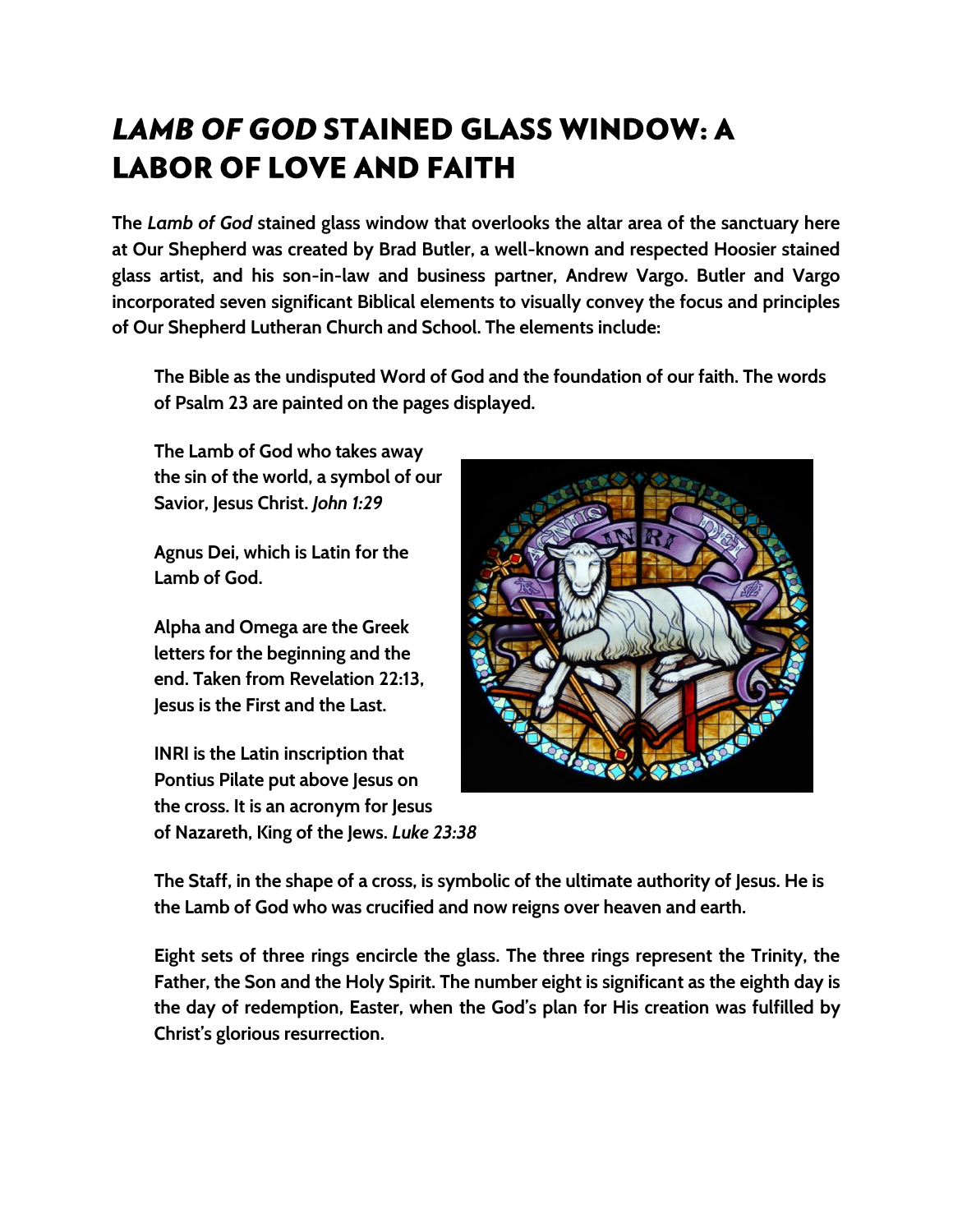**The fine art piece was begun in the fall of 2015, was completed and installed over a three day period in June 2016, and was dedicated on Sunday, June 19, 2016. The window is an eight foot circle consisting of an aluminum frame with over five hundred individual pieces of glass backed by five diffuser panels. The** *Lamb of God* **was hung in front of the existing window so that it may be moved to another location should another sanctuary be built in the future.**

### **THE HISTORY**

**When the new facility was built, church members began discussing raising funds to commission a stained glass window for the sanctuary window above the altar. A committee formed to make suggestions for the design and to select an artist. Butler submitted a design for consideration in fall 2015, with an estimated cost of \$30,000. Rev. Daniel Lepley, Our Shepherd's senior pastor, began an educational campaign in December 2015 to teach the congregation about the window, its design elements and the benefits of having a fine art piece as a reminder of God's love and provisions for His children, as well as an evangelistic message to our community. At the end of December, a collection was taken during the church services in the hopes of raising funds needed to purchase the window. Our Shepherd members, and friends from seven states contributed over \$36,732.48 for the window! It was finally time to begin building.**

## **THE IMAGES**

**Many of the images Butler chose to use are found in religious art through the centuries. The Lamb and victory banner, for example, are old symbols used in a variety of liturgical art. Butler takes design inspiration from classical works as well as images he finds in his research, to create a unique piece all his own.**

**The Lamb was requested by the church as a central theme for the window. Brad combined aspects of a variety of lamb drawings to arrive at our unique Lamb, and used a lion's mane idea for the Lamb to give it a nobler look. There is much detail in the Lamb that might be missed from viewing the Lamb at a distance, including the detail in** 



**the lamb's wool and hooves, and the incredible life-like eyes. Pastor Lepley said the detail in the eyes called to mind the description of the "Lamb on His throne" in Revelation 7. Due to the detailed painting of the Lamb, particular stained glass pieces required as many as five firings in a kiln to set all the colors. The milky glass that was used came from a**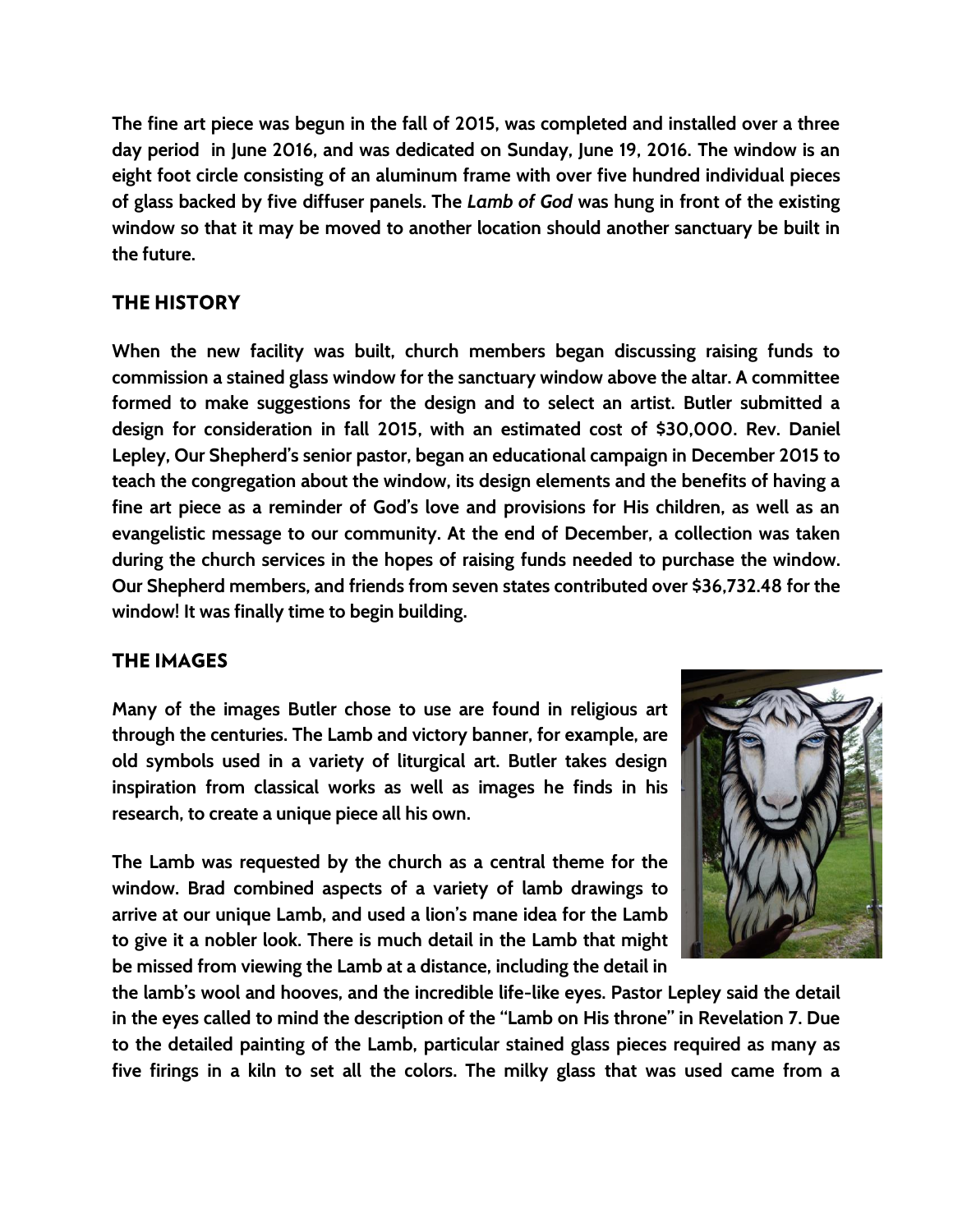**Pennsylvania glass manufacturer, Youghiogheny Opalescent Glass Company and is so unique that other glass makers are unable to copy it.**

**The staff, the traditional symbol of a shepherd, actually takes the form of a cross, and sits in the arms of the lamb much like a king's scepter.**

**The victory banner symbolizes Christ's victory over the sin, Satan, and death. Banners such as this are often found in liturgical art. Butler had a certain look he wanted to achieve with the color and texture which required a special kind of glass from Koko Glass Co., an Indiana glass maker, and a number of firings to get the right textural effect.**

**The banner includes the Alpha and Omega, representing Christ as the beginning and the end. It also features the Latin words, Agnus Dei, meaning Lamb of God, and INRI, the letters printed above Christ's head at the crucifixion, meaning Jesus Christ, King of the Jews. The letters are a marvel in themselves. Butler and Vargo used a technique never done before beveling the edge of the glass pieces so they would lay flush against each other. This was done so they wouldn't have to add a line of** 



**leadwork through the letters to make the pieces of the letters hold together. The finished result is a letter that looks like one piece of glass, but is actually two or more pieces put together.** 



**The open Bible is the Word of God and foundation of our faith. It also reminds us of an important part of our Lutheran heritage, that Martin Luther made the Bible available to everyone through his translation of it into the language of the common man. It also symbolizes how God's Word is available to everyone and is for everyone.**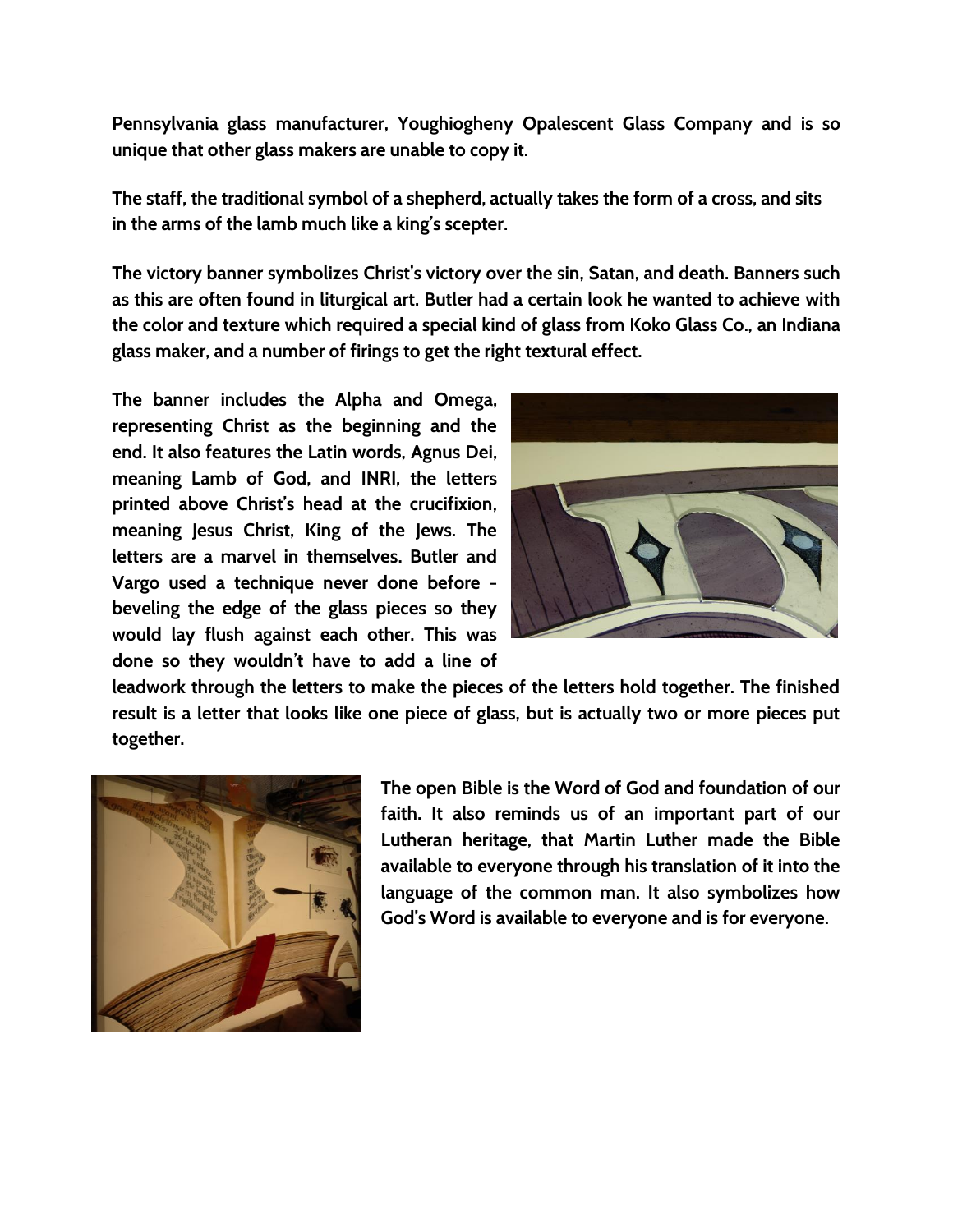#### **THE PROCESS**

**When designing a piece, Brad begins by freehand drawing the design. He then uses a stylus and drawing mat to transfer the design to PhotoShop, and refines the final product on Corel Draw X6.**

**In October 2015, Brad and Andrew began sketching out the design on a large sheet of paper that would become the pattern pieces for the glass. Each piece was numbered for the assembly process, resulting in well over 500 individual pieces of stained glass.**



**The majority of the stained glass comes from the [Kokomo Opalescent Glass Company](http://www.kog.com/location-and-tour-info.html) in Kokomo, Indiana. KOG is America's oldest glass manufacturer, founded in 1888, and is world-renowned for its high quality art glass, and wide variety of colors and styles.** 

**Brad also utilized glass from another well-known manufacturer. The [Youghiogheny](http://www.youghioghenyglass.com/)  [Opalescent Glass Company](http://www.youghioghenyglass.com/) in Pennsylvania created the glass used for the Bible and Lamb, as well as the gold background glass.**

**Brad paints the various details of the images onto the glass, then fires them in a kiln at 1080 degrees Fahrenheit to set the paint. Sometimes, more than one firing is required, as was the case with the lamb's features. Finally, the completed piece of glass is fired at 1090 degrees to mature the paint and glass before installing it into the design.** 

**In the case of the victory banner, Butler hoped to achieve a unique color and effect, so he used a piece of glass from KOG, etched the back of the glass, then fired it at 1250 degrees to fine polish the back of the glass while still keeping the texture of the etching. This process creates a glass piece that's more translucent than usual. Butler said that he had to use care in the firing, because firing at too high a temperature would cause the glass to become opaque, and would ruin the effect.**

**Brad installed five diffuser glass pieces behind the window - a smaller one in the center of the frame, and four in quarters of the exterior - to increase the light saturation through the different elements of the work, allowing certain elements to "glow". The aluminum frame around the work was painted burgundy to blend with the color of the altar wall, and the**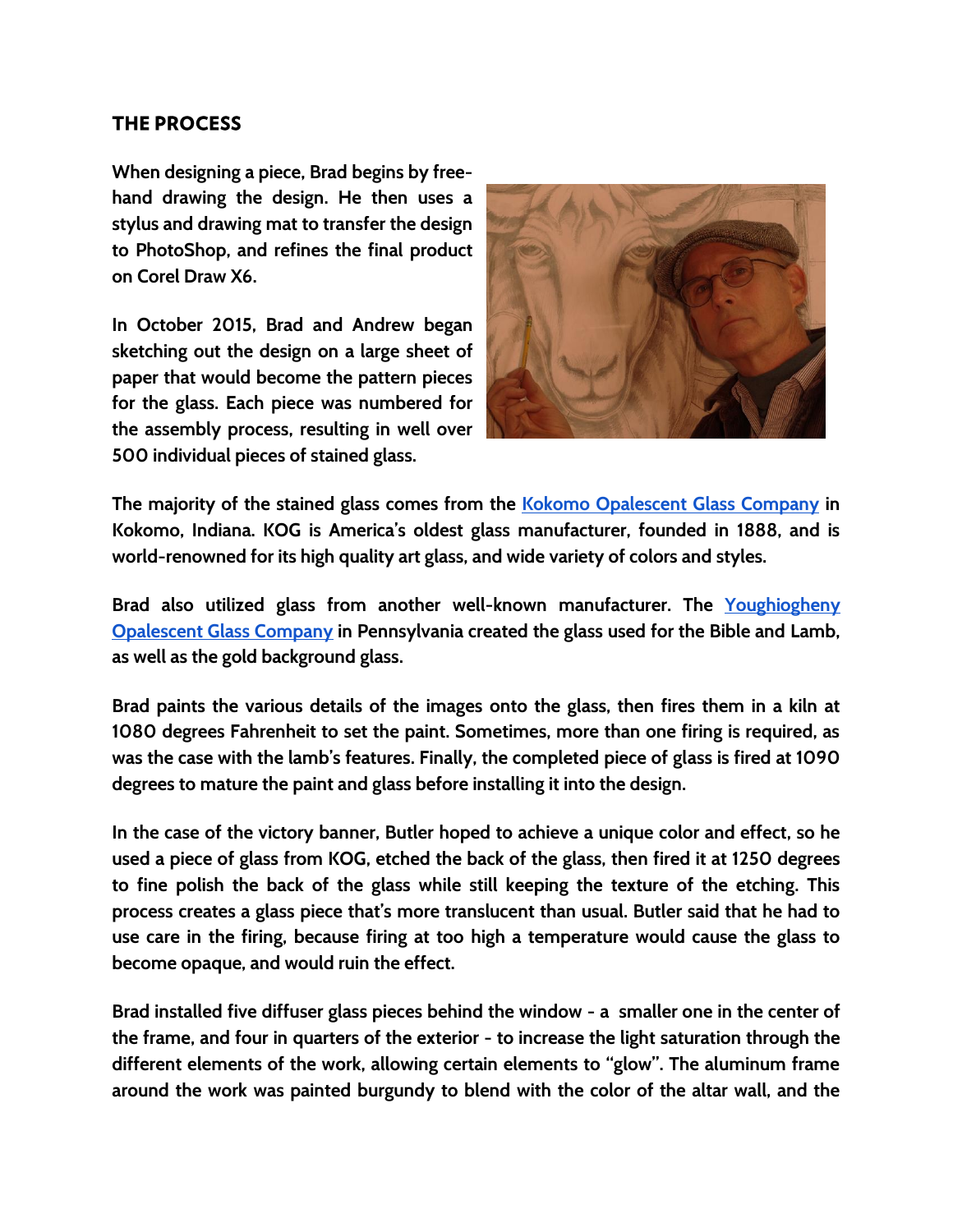

**frame sits eight inches away from the stained glass. The aluminum frame itself is a Butler Vargo creation they have used on other installations, but is unique to them. It provides stability to the finished piece, particularly to windows that are exposed to the elements, although stained glass is durable and flexes.**

**Brad said he lost count of the number of hours he and Andrew spent working on the window project. He mentioned that creating a stained glass piece can be nerve-wracking; the process is** 

**long, the multiple firings take time, and sometimes there are unknown imperfections in the glass that don't make it through the firing process.**

#### **THE ARTISTS**

**Brad Butler graduated with a Masters of Fine Art from the Pratt Institute in New York. He** 

**spent 15 years as the VP of Operations for the largest sign maker on the East coast before moving to Indiana to manage a stained glass art studio. Already an artist in other mediums, Butler began assisting the studio artists with the simpler elements of their work, and gradually fell in love with the craft. Eventually he opened his own stained glass design studio behind his home on the East side of Indianapolis, specializing in art for churches. He** 



**prefers religious art because of its historical significance in churches, and because of its ability to create a worshipful experience for the viewer. In recent years, Butler partnered with his son-in-law, Andrew Vargo, who has learned the craft and helps with all aspects of the design creation, manufacture and installation of the art pieces.**

*"That's why I like doing work for churches. It's up there for a long time. It's lasting...It's about that historical connection."*